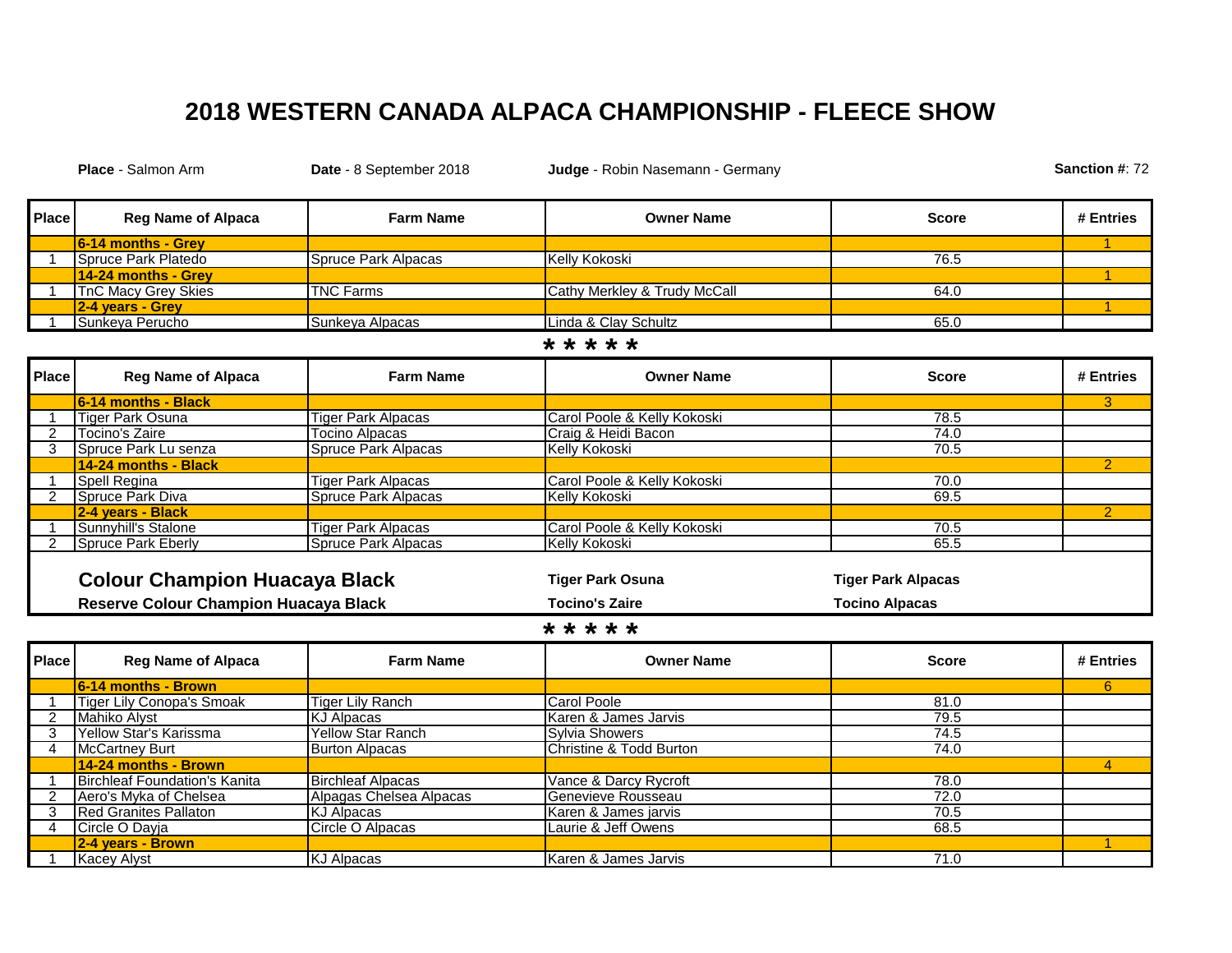|                | 4-6 years - Brown                                                                                   |                                    |                                              |                                   |               |  |  |  |  |
|----------------|-----------------------------------------------------------------------------------------------------|------------------------------------|----------------------------------------------|-----------------------------------|---------------|--|--|--|--|
|                | <b>Tiger Park Luengo</b>                                                                            | <b>Tiger Park Alpacas</b>          | Carol Poole & Kelly Kokoski                  | 67.0                              |               |  |  |  |  |
|                |                                                                                                     |                                    |                                              |                                   |               |  |  |  |  |
|                | <b>Colour Champion Huacaya Brown</b><br><b>Tiger Lily Conopa's Smoak</b><br><b>Tiger Lily Ranch</b> |                                    |                                              |                                   |               |  |  |  |  |
|                |                                                                                                     |                                    |                                              |                                   |               |  |  |  |  |
|                | Reserve Colour Champion Huacaya Brown                                                               |                                    | <b>Mahiko Alyst</b>                          | <b>KJ Alpacas</b>                 |               |  |  |  |  |
| * * * * *      |                                                                                                     |                                    |                                              |                                   |               |  |  |  |  |
| <b>Place</b>   | <b>Reg Name of Alpaca</b>                                                                           | <b>Farm Name</b>                   | <b>Owner Name</b>                            | <b>Score</b>                      | # Entries     |  |  |  |  |
|                | 6-14 months - Fawn                                                                                  |                                    |                                              |                                   | 6             |  |  |  |  |
|                | Caley's Belle                                                                                       | Sunnyhill, Tiger Lily, Spruce Park |                                              | 79.5                              |               |  |  |  |  |
| 2              | <b>Birchleaf Foundation's Fabulust</b>                                                              | <b>Birchleaf Alpacas</b>           | Vance & Darcy Rycroft                        | 78.5                              |               |  |  |  |  |
| 3              | Misty Water's Higharchy                                                                             | <b>Caley Alpacas</b>               | Cam & Shirley Thorburn                       | 78.0                              |               |  |  |  |  |
| 4              | <b>Birchleaf Over the Top</b>                                                                       | <b>Birchleaf Alpacas</b>           | Vance & Darcy Rycroft                        | 77.5                              |               |  |  |  |  |
|                | 14-24 months - Fawn                                                                                 |                                    |                                              |                                   | 4             |  |  |  |  |
|                | <b>Tiger Lily Shaka's Pillar</b>                                                                    | <b>Tiger Lily Ranch</b>            | <b>Carol Poole</b>                           | 86.5                              |               |  |  |  |  |
| $\overline{2}$ | <b>Tiger Lily Shaka's Mercedes</b>                                                                  | <b>Tiger Lily Ranch</b>            | <b>Carol Poole</b>                           | 82.0                              |               |  |  |  |  |
| 3              | Arriba Branson                                                                                      | Arriba Linea                       | Lori Jones and Tom Vanhanen                  | 76.5                              |               |  |  |  |  |
| 4              | Yellow Star's Jasper                                                                                | Farrago Ranch                      | Dave & Jan Keeping                           | 74.0                              |               |  |  |  |  |
|                | 2-4 years - Fawn                                                                                    |                                    |                                              |                                   | $\mathcal{P}$ |  |  |  |  |
|                | Inzio Alyst                                                                                         | <b>KJ Alpacas</b>                  | Karen & James Jarvis                         | 78.0                              |               |  |  |  |  |
| 2              | Sunkeya Taku                                                                                        | Sunkeya Alpacas                    | Linda & Clay Schultz                         | 67.0                              |               |  |  |  |  |
|                |                                                                                                     |                                    |                                              |                                   |               |  |  |  |  |
|                | <b>Colour Champion Huacaya Fawn</b>                                                                 |                                    | <b>Tiger Lily Shaka's Pillar</b>             | <b>Tiger Lily Ranch</b>           |               |  |  |  |  |
|                | Reserve Colour Champion Huacaya Fawn                                                                |                                    | <b>Tiger Lily Shaka's Mercedes</b>           | <b>Tiger Lily Ranch</b>           |               |  |  |  |  |
|                |                                                                                                     |                                    | * * * * *                                    |                                   |               |  |  |  |  |
| <b>Place</b>   | <b>Reg Name of Alpaca</b>                                                                           | <b>Farm Name</b>                   | <b>Owner Name</b>                            | <b>Score</b>                      | # Entries     |  |  |  |  |
|                |                                                                                                     |                                    |                                              |                                   | 3             |  |  |  |  |
|                | 6-14 months - Light                                                                                 |                                    |                                              | 80.0                              |               |  |  |  |  |
| 2              | Sunnyhill's Penelope                                                                                | Sunnyhill Alpacas                  | Leanne & Kevin Sept                          | 76.5                              |               |  |  |  |  |
| 3              | <b>Brycarda's Bourbon</b>                                                                           | <b>Brycarda Alpacas</b>            | <b>Kristina Brew</b><br><b>Kristina Brew</b> | 73.0                              |               |  |  |  |  |
|                | Brycarda's Isabella                                                                                 | <b>Brycarda Alpacas</b>            |                                              |                                   | 3             |  |  |  |  |
|                | 14-24 months - Light<br>Dame Allure du DNA                                                          | Domaine des Nobles Alpagas         | Rene Desharnais                              | 78.5                              |               |  |  |  |  |
| 2              | Sunnyhill's Conopa's Sanchez                                                                        | Sunnyhill Alpacas                  | Leanne & Kevin Sept                          | 74.5                              |               |  |  |  |  |
| 3              | Tocino's Indiana                                                                                    | <b>Tocino Alpacas</b>              | Craig & Heidi Bacon                          | 73.5                              |               |  |  |  |  |
|                | over 6 years - Light                                                                                |                                    |                                              |                                   |               |  |  |  |  |
|                | <b>TnC Genesis Next Generation</b>                                                                  | <b>TNC Farms</b>                   | Cathy Merkley & Trudy McCall                 | 73.5                              |               |  |  |  |  |
|                |                                                                                                     |                                    |                                              |                                   |               |  |  |  |  |
|                |                                                                                                     |                                    | <b>Sunnyhill's Penelope</b>                  | <b>Sunnyhill Alpacas</b>          |               |  |  |  |  |
|                | <b>Colour Champion Huacaya Light</b>                                                                |                                    |                                              |                                   |               |  |  |  |  |
|                | Reserve Colour Champion Huacaya Light                                                               |                                    | Dame Allure du DNA                           | <b>Domaine des Nobles Alpagas</b> |               |  |  |  |  |
| <b>Place</b>   | <b>Reg Name of Alpaca</b>                                                                           |                                    | * * * * *                                    |                                   |               |  |  |  |  |